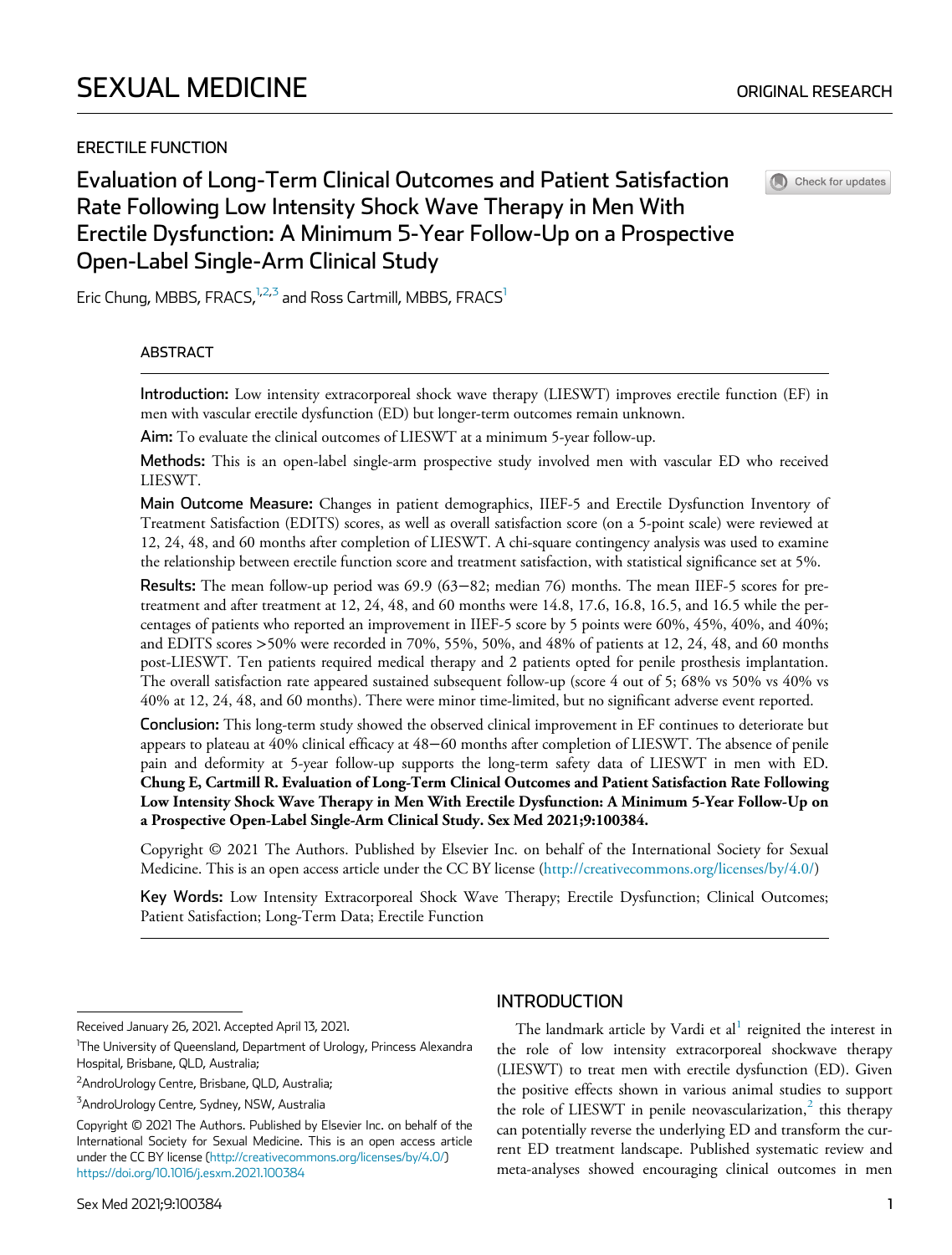with ED. $3-7$  Zou et al<sup>[4](#page-4-1)</sup> reported LIESWT was 8.31 [95% confidence interval (CI): 3.88−17.78] times more effective than sham therapy in improving erection based on erection hardness score (EHS), and 2.50 (95% CI: 0.74−8.45) times in terms of erectile function scores. Based on extracted data from 7 clinical trials,  $Clavijo<sup>5</sup>$  found a statistically significant improvement in pooled change in the International Index of Erectile Function (IIEF) score compared to sham group (6.40 points; 95% CI: 1.78–11.02;  $I^2$  = 98.7%;  $P < .001$  vs 1.65 points; CI: 0.92−2.39;  $I^2 = 64.6\%$  $I^2 = 64.6\%$  $I^2 = 64.6\%$ ;  $P < .001$ ). Similarly, Lu<sup>6</sup> analyzed 14 studies and showed LIESWT significantly improve IIEF (mean difference: 2.00; 95% CI: 0.04−0.29; P = .01) and EHS (risk difference: 0.165; 95% CI: 0.04−0.29; P = .01).

In the past year, several sexual medicine societies have adopted LIESWT as a cautious treatment with reasonable clinical efficacy and safety to treat men with ED but should be undertaken in the setting of clinical research. $8,9$  $8,9$  The pooled data from meta-analyses including RCTs showed an overall positive effect in terms of IIEF-EF score improvement, although the estimates are small (ranging from about 2−4 points of the IIEF-EF) and the heterogeneity high.<sup>[8](#page-4-4)</sup> Most published studies did not extend beyond 2 years follow-up $^9$  $^9$  and the question arises whether the observed early improvement in EF can be sustained in the lon-ger-term.<sup>[2,](#page-3-1)3–7</sup> Furthermore, clinical safety data on the impact of shock waves on the penile tissue over a longer period are yet to be fully elucidated. To our knowledge, this is the first long-term clinical study that prospectively evaluates clinical outcomes and patient satisfaction rate following LIESWT in men with ED at a minimum 5-year follow-up. The hypothesis of this study is to determine if observed clinical efficacy and safety of LIESWT remain similar in the long-term?

# METHODS AND MATERIALS

All patients completed the LIESWT treatment in 2014 and the original study methodology and clinical outcomes were pub-lished in 2015.<sup>[10](#page-4-6)</sup> In brief, patients received 3,000 shocks  $(1,000)$ shockwaves to the distal penis, 1,000 shockwaves to the base of penis, and 500 shockwaves to each crura on the perineum) using Duolith SD1 ultra (Storz Medical AG, Tägerwilen, Switzerland) at an energy density of  $0.25 \text{ mJ/mm}^2$  and emission frequency of 6 Hz, twice weekly for 6 weeks. This study has received internal departmental ethics approval and clinical data were collected in a prospective manner. An improvement  $\geq$ 5 points from the baseline IIEF-5 score is considered significant based on change in the severity of ED category. $11$ 

All patients in the original study were prospectively reviewed at 12, 24, 48, and 60 months after the completion of LIESWT. All patients attended regular appointment as part of their routine annual Men's Health check-up and phone calls were made to contact patients who did not attend the clinic review in person. Patient demographics, changes in IIEF-5 and Erectile Dysfunction Inventory of Treatment Satisfaction (EDITS) scores, and overall satisfaction rate (on a 5-point scale) were collected and updated. Treatment-related adverse events such as penile pain, bruising, hematuria, and subsequent penile deformity were recorded too.

Statistical analysis was performed with SAS 9.1.3 (SAS Institute, Cary, NC, USA) computer software with values of the study parameters compared using Student t-test or Wilcoxon signed-rank test as appropriate. A chi-square contingency analysis was used to examine the relationship between erectile function score and treatment satisfaction, with statistical significance set at 5%.

#### RESULTS

#### Patient Demographics

A total of 30 patients were recruited in the original study and no patient was lost in this follow-up study. The mean age at the time of LIESWT was 55.8 (42−68; median 48) years and the majority of men (80%) had ED for more than 18 (mean 21.8; 6 −60) months. The mean follow-up period was 69.9 (63−82; median 76) months.

Cardiovascular risk factors were present in 26 patients with 10 patients reported previous ischemic heart disease and 10 patients suffered from diabetes mellitus. The etiologies for ED were vasculogenic (27) and radical prostatectomy (3). The mean IIEF-5 score was 14.8 (12−18) and the majority of patients have a stratified moderate ED classification (60%). At the minimum 5-year follow-up, 4 additional men developed cardiovascular risk factors (4 men were diagnosed with hypertension and 2 men had hyperlipidemia).

### Efficacy, Safety, and Patient Satisfaction Rate

The initial study showed a total of 18 (60%) patients reported at least 5 points improvement in IIEF-5 score and 21 (70%) patients recorded an improvement in EDITS Index score >50% at 4 months follow-up study. In comparison to initially published outcomes, the reported improvement in EF was not sustained. The mean IIEF-5 scores for pretreatment and after treatment at 12, 24, 48, and 60 months were 14.8, 17.6, 16.8, 16.5, and 16.5 (see [Figure 1\)](#page-2-0). The percentages of patients who reported an improvement in IIEF-5 score by 5 points or more were 60%, 45%, 40%, and 40% of patients at 12, 24, 48, and 60 months following completion of LIESWT. The EDITS scores >50% were recorded in 70%, 55%, 50%, and 48% of patients. There was no significant difference detected in EF decline between 48 and 60 months ( $P = .44$ ). Ten patients required medical therapy and 2 patients opted for penile prosthesis implant. Five patients have elected to undergo a second cycle of LIESWT and further improvement was observed in 3 men with a return of EF to the previous state (ie, IIEF-5 score >21). Similar to the initial clinical findings, a sustained improvement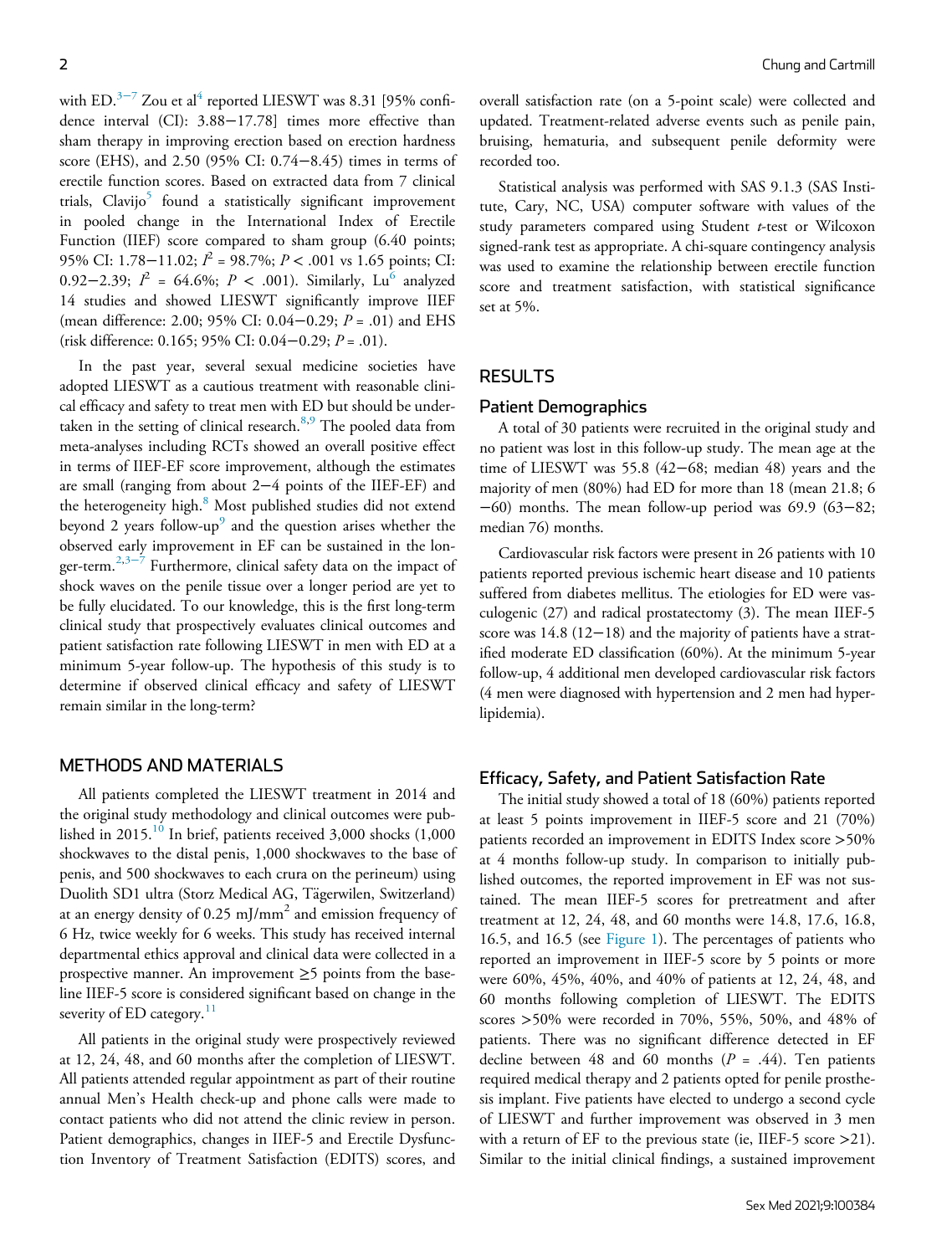<span id="page-2-0"></span>

(IIEF=international index of erectile function; LIESWT=low intensity extracorporeal shockwave therapy)

Figure 1. Comparison of the mean IIEF-5 scores following LiESWT across various periods following LIESWT completion. Asterisk indicates  $P < 0.05$  and represents significance of difference between the 2 groups. IIEF = International Index of Erectile Function; LIESWT = low intensity extracorporeal shockwave therapy.

in EF was seen in men with vasculogenic ED and not in those who underwent radical prostatectomy ( $P < .05$ ).

At the initial study period, two-third of patients scored 4 out of 5 in overall satisfaction, and this overall satisfaction rate appeared to decrease in the first 2 years but remained stable on the subsequent follow-up after 2-year post-LIESWT (68% vs 50% vs 40% vs 40% at 12, 24, 48, and 60 months). There was a positive correlation between men who reported improvement in EF and treatment satisfaction level with LiESWT ( $P < .05$ ).

Similar to the initial publication, there was no reported treatment-related adverse event across the follow-up interval period. No patient developed penile pain or deformity at a minimum 5 year follow-up.

#### **DISCUSSION**

The ideal treatment for ED should restore EF to spontaneous erection permanently without any adverse effects. The LIESWT is a noninvasive and safe treatment that can restore natural and spontaneous EF by improving penile hemodynamics and under-lying pathological changes through its angiogenic properties.<sup>[2,](#page-3-1)[12](#page-4-8)</sup> Over the last few years, the use of LIESWT for ED has gained considerable popularity and is rapidly adopted and endorsed as an effective treatment in a carefully selected group of men with ED.[8,](#page-4-4)[9](#page-4-5) Various shockwaves machines with different energy composition have been utilized, and numerous studies were under-taken with good clinical outcomes.<sup>[2](#page-3-1)</sup>

The longer-term physiological effect of LIESWT on EF recovery is largely unknown. While basic science research confirms that LIESWT stimulates the release of various angiogenic and neurotropic factors resulting in regeneration of cavernosal smooth muscle and endothelium, $<sup>2</sup>$  $<sup>2</sup>$  $<sup>2</sup>$  these effects may not be per-</sup> manent. Given that natural progression and regression of ED are common over a longer period of observation, $13$  coupled with the fact that some men will likely accumulate more cardiovascular risk factors resulting in endothelial dysfunction, it is foreseeable that the positive effects of LIESWT may not be long-lasting. The majority of published studies on EF recovery following LIESWT have been limited to 1 year of follow-up<sup>3[−](#page-4-0)7</sup> with reported positive clinical improvement in EF scores and statistically significant improvement in the pooled change in IIEF score compared to the sham group.<sup>[5,](#page-4-2)[6](#page-4-3)</sup> While our initial publication mirrors contemporary literature, the early clinical improvements in EF were not sustained in the longer-term. Compared to the initial study publication with 60% of men reported an improvement in IIEF-5 score by 5 points, these percentages decreased to 45% at 24 months before reaching a plateau of 40% at 48 and 60 months following completion of LIESWT. Similarly, the deterioration in EDITS scores >50% were observed with a significant deterioration between 12- and 24-month follow up (70% vs 55%). This is reflected in the decline in patient overall satisfaction rate, although there remains a positive correlation between men who reported improvement in EF and treatment satisfaction level with LiESWT ( $P < .05$ ).

Patient selection appears paramount to treatment success and patients with mild−moderate ED, younger age group, those with minimal cardiovascular comorbidities, and the absence of diabetes or cavernous nerve injury are likely going to report higher EF recovery and spontaneous erection. $8,9$  $8,9$  In our study, men with vasculogenic ED responded better to LiESWT than men who developed ED following radical prostatectomy ( $P$  < .05). It is possible that the presence of corporal hypoxia resulted in higher expression of profibrotic factors thereby limiting the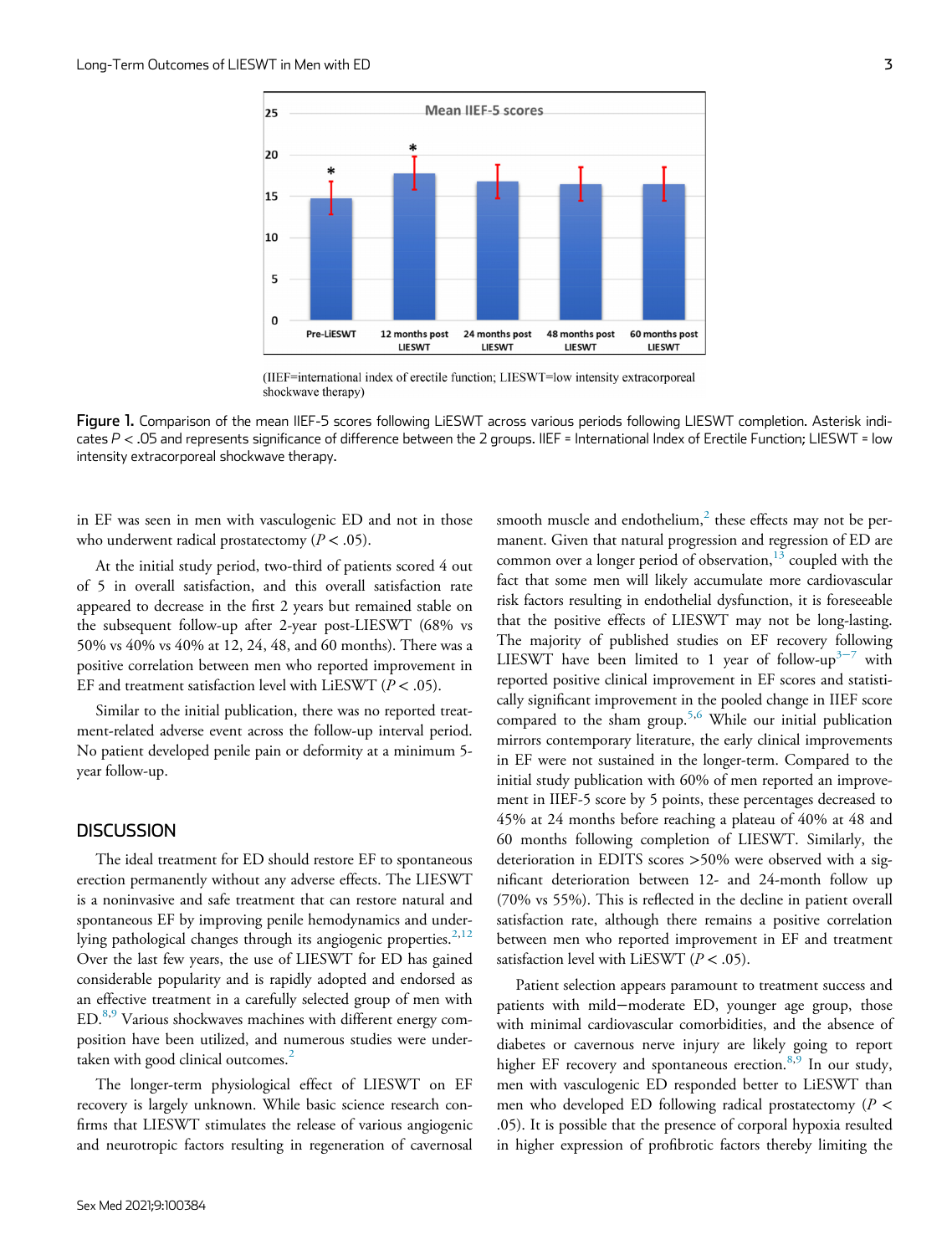effects of LiESWT in terms of cavernosal neovascularization and neuroregeneration. A more recent study by Baccaglini et  $al<sup>14</sup>$  $al<sup>14</sup>$  $al<sup>14</sup>$ reported that the improvement in IIEF-5 score was not clinically significant to support the role of LIESWT as penile rehabilitation, and further exploratory analysis found no significant difference between groups with an IIEF-5 score  $\geq$ 17 (17.1% vs  $22.2\%; P = .57$ ).

Presently, the actual physiological changes in penile tissues in the long-term remain largely unknown. Our unit published one of the earliest studies on the use of Duolith SD1 machine for ED, and the electromagnetic shock wave can be delivered at the maximal energy density of 1.25 mJ/mm<sup>2</sup> at 65 mm penetration depth. We did not find any adverse effect of LIESWT at the initial study period nor at 5-year follow-up, regarding penile pain and/or development of penile deformity. In contrast to the theory of microtrauma in the pathogenesis of Peyronie's disease,<sup>[15,](#page-4-11)[16](#page-4-12)</sup> LIESWT may not contribute to penile plaque formation due to its regenerative properties with the release of vascular endothelial growth factor and endothelial nitric oxide synthase which are responsible in tissue angiogenesis.<sup>[17](#page-4-13)[,18](#page-4-14)</sup> Furthermore, LIESWT has been shown to recruit endogenous mesenchymal stem cells, which has beneficial effects for the repair of damaged tissue.<sup>[19](#page-4-15)</sup> In an animal experiment based on diabetic ED model, LIESWT appears to restore underlying fibromuscular pathological changes and endothelial dysfunction within the cor-pus cavernosum.<sup>[20](#page-4-16)</sup> However, we agree that further research should be conducted to examine various pathophysiological alterations related to LIESWT on penile tissue including actual histological changes in the longer-term.

<span id="page-3-1"></span><span id="page-3-0"></span>We acknowledged several limitations to our study include small number of participants, the lack of a placebo treatment arm and absence of objective penile hemodynamic measurements such as penile color Duplex ultrasonography. However, there is a strong correlation between the subjective report of EF recovery and objective penile hemodynamic improvements as demonstrated by previous studies. $^2$  $^2$  Any potential "placebo effect" (given the lack of a comparative placebo arm in the original study<sup>[10](#page-4-6)</sup>) would have dissipated beyond 12 months review so the reported improvement in erectile function is likely a true effect of LIESWT. The use of validated questionnaires and complete data collection at a minimum 5-year period in a prospective manner further validated our initial clinical findings.<sup>[10](#page-4-6)</sup> While our treatment template is based on manufacturer's guidelines and likely derived from previous orthopedic research, many LIESWT studies have adopted our treatment protocol and showed similar successful outcomes.[21](#page-4-17)−<sup>24</sup> Based on our long-term study findings, we conclude the positive improvements in EF following LIESWT is not sustained and there was with a gradual decline in EF scores before reaching a plateau after 48 months. We recognized that further dose finding LIESWT study comparing various treatment protocols and different shock wave machines should be conducted to improve treatment delivery and efficacy. Hence, mainstream sexual medicine organizations advocate a cautious approach to the adoption of LIESWT and that this regenerative technology should be offered to patients following adequate informed consent and usually undertaken in the con-text of clinical trial.<sup>[8](#page-4-4),[9](#page-4-5)[,25](#page-4-18)</sup> Randomized clinical studies on the use of adjunctive measures such as cellular-based technology to augment the clinical effects of LIESWT will be useful and can add to the current armamentarium to treat ED.

#### **CONCLUSION**

The potential role of LIESWT as regenerative therapy in penile rehabilitation to cure ED, unlike most conventional ED treatments, is exciting and novel. However, patients should be counseled that the immediate improvement in EF may not be sustained since this long-term study shows an observed initial decline in the EF recovery after the completion of LIESWT, before reaching a plateau at 48−60 months. This coincides with lower patient satisfaction rates over years. Nonetheless, the absence of penile pain and deformity at 5-year follow-up supports the long-term safety data of LIESWT in men with ED.

#### ACKNOWLEDGMENTS

Storz Medical AG for providing unlimited technical support and the free use of Duolith SD1 ultra machine for the duration of this clinical trial. Mrs Sunita Negi (RN) and Mr Bill Bailey (RN) for supervising and administering the LiESWT for patients in the outpatient setting.

Corresponding Author: Eric Chung, MBBS, FRACS, AndroUrology Centre, Suite 3, 530 Boundary St., Brisbane, QLD 4001, Australia. Tel: +617-38321168; Fax: +617-38328889; E-mail: [ericchg@hotmail.com](mailto:ericchg@hotmail.com)

Conflict of Interest: The authors report no conflicts of interest.

Funding: None.

### STATEMENT OF AUTHORSHIP

Eric Chung: Conceptualization, Methodology, Data Analysis, Draft, Review & Editing, Final Approval; Ross Cartmill: Methodology, Draft, Review & Editing, Final Approval.

#### **REFERENCES**

- 1. [Vardi Y, Appel B, Jacob G, et al. Can low-intensity extracorpo](http://refhub.elsevier.com/S2050-1161(21)00064-7/sbref0001)[real shockwave therapy improve erectile dysfunction? A 6](http://refhub.elsevier.com/S2050-1161(21)00064-7/sbref0001) [month follow-up pilot study in patients with organic erectile](http://refhub.elsevier.com/S2050-1161(21)00064-7/sbref0001) dysfunction. [Eur Urol 2011;59:784](http://refhub.elsevier.com/S2050-1161(21)00064-7/sbref0001)–797.
- 2. [Chung E, Wang J. A state-of-art review of low intensity extra](http://refhub.elsevier.com/S2050-1161(21)00064-7/sbref0002)[corporeal shock wave therapy and lithotripter machines for](http://refhub.elsevier.com/S2050-1161(21)00064-7/sbref0002) [the treatment of erectile dysfunction.](http://refhub.elsevier.com/S2050-1161(21)00064-7/sbref0002) Expert Rev Med Devi[ces 2017;14:929](http://refhub.elsevier.com/S2050-1161(21)00064-7/sbref0002)–934.